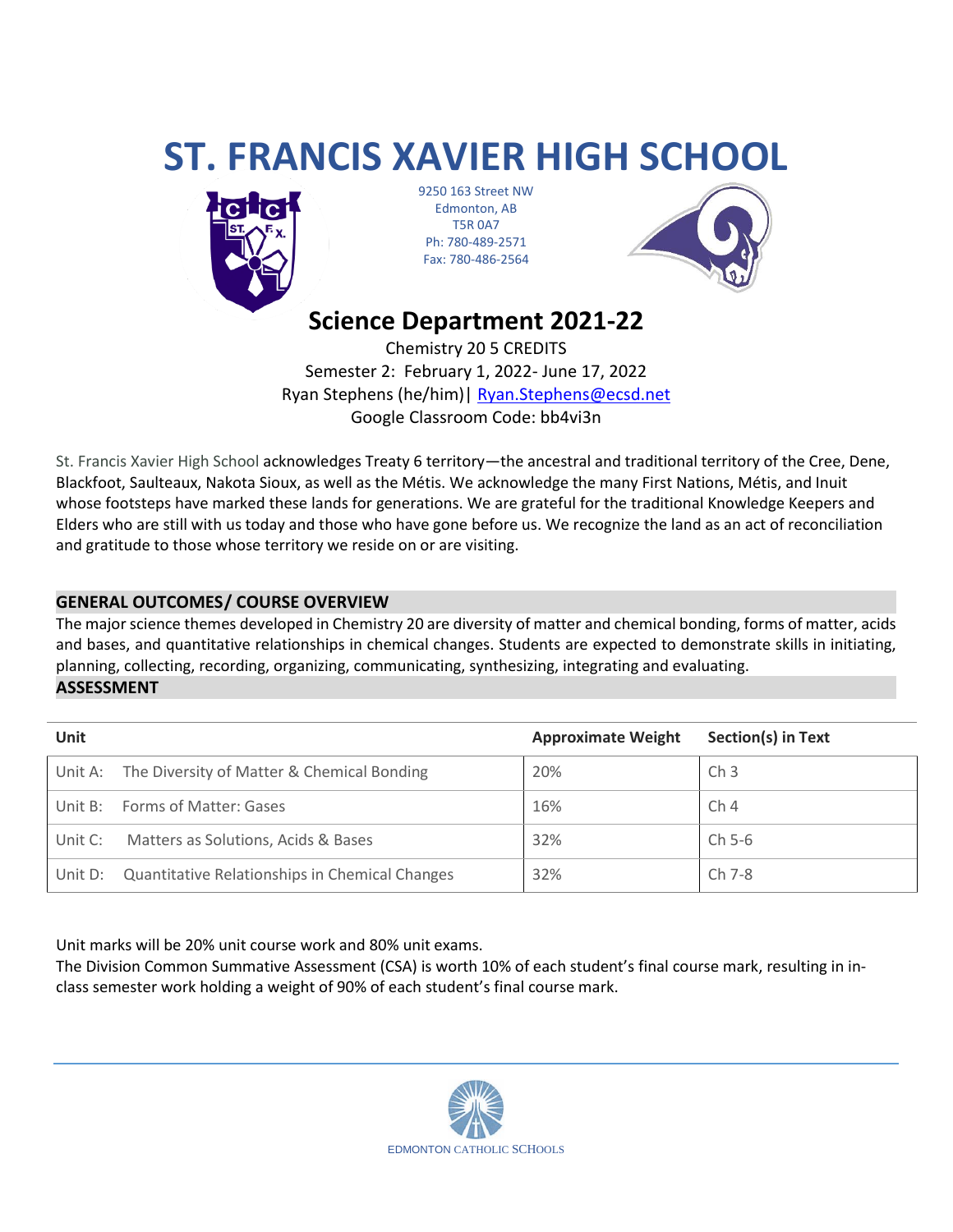**A wide range of assessment information is used in the development of a student's final grade. At St. Francis Xavier High School, individualized assessments provide specific information regarding student progress and overall performance in class. Student assessment may vary from student to student to adapt for differences in student needs, learning styles, preferences, and paces. It should also be noted that not all assignments are used to determine the final grade, and that scale factors may have been used to determine the weight of individual assignments.**

#### **PLAGIARISM**

We provide a Catholic education, where the Core Values of dignity, respect, fairness, personal and communal growth, loyalty, and honesty are the framework for all that we do. Within this Catholic education that St. Francis Xavier School provides, one of our main focuses is to encourage and facilitate the pursuit of knowledge and excellence in academics.

To ensure that we attain this focus, all students at our school community are expected to meet the standards of individual integrity in the following ways:

Students practice intellectual honesty in the process of acquiring and extending knowledge by improving their own personal academic competence, critical thinking, and self-evaluation. 2. Students are therefore not expected to act in ways that result or could result in unearned academic benefit or advantage for themselves or others (cheating and collusion).

Therefore, students who submit work not their own, take or copy answers from another student or source (cheating), provide answers to any assessment to another student (collusion), cheat during examinations, or use unauthorized means to obtain answers or complete work, after investigation by the teacher supervisor, are at risk of the following:

First offense – May receive a zero for the assessment and a two-day suspension.

Second offense – May receive a zero for the assessment and a three-day suspension.

Third offense – May be removed from the class, further suspensions, or possible recommendation for expulsion.

Conditions surrounding the investigation will be considered and each situation will be dealt with on an individual basis. Review of the incident will first be conducted by the teacher and will then potentially involve additional staff (department head), administration, parents and the student(s) involved.

#### **SCHOOL POLICIES**

St. Francis Xavier does not publish report cards. Parents and students are encouraged to keep up to date on Power School and contact their teacher if there are any issues.

At St. Francis Xavier, zeros may be administered for incomplete or absent work with the opportunity to rectify the mark with conversation with their teacher.